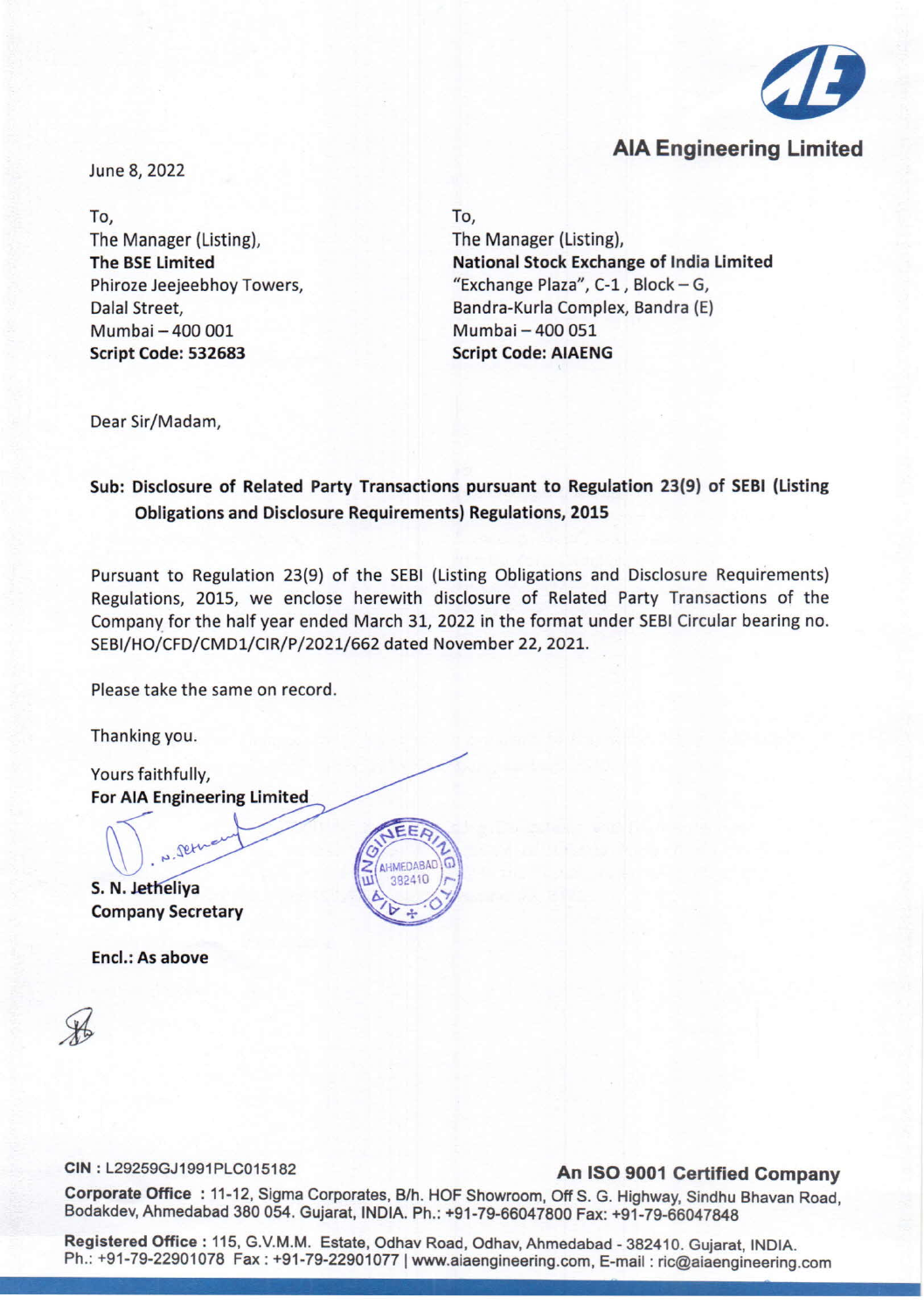### **AIA Engineering Limited Related Party disclosres for half year ended 31.03.2022**

**(Amount ₹ in Lakhs)**

|        |                                                                                        |     |                                                                              |     |                                                                                                                                                                                        |                                                                                    |                                                                                                   |                                                  |                                                                             | when such transaction was undertaken. |                                                                                                                                      |  |             |                                                                                         | Additional disclosure of related party transactions - applicable only in case the related party<br>transaction relates to loans, inter-corporate deposits, advances or investments made or given by the<br>listed entity/subsidiary. These details need to be disclosed only once, during the reporting period<br>Secured/<br><b>Purpose for</b><br>which<br>nsecured<br>the funds will be<br>utilised by the<br>ultimate<br>recipient<br>of funds (end-<br>usage) |  |  |  |  |  |  |
|--------|----------------------------------------------------------------------------------------|-----|------------------------------------------------------------------------------|-----|----------------------------------------------------------------------------------------------------------------------------------------------------------------------------------------|------------------------------------------------------------------------------------|---------------------------------------------------------------------------------------------------|--------------------------------------------------|-----------------------------------------------------------------------------|---------------------------------------|--------------------------------------------------------------------------------------------------------------------------------------|--|-------------|-----------------------------------------------------------------------------------------|--------------------------------------------------------------------------------------------------------------------------------------------------------------------------------------------------------------------------------------------------------------------------------------------------------------------------------------------------------------------------------------------------------------------------------------------------------------------|--|--|--|--|--|--|
| Sr. No | Details of the<br>party (listed entity<br>/subsidiary) entering into the transaction   |     | Details of the counterparty                                                  |     |                                                                                                                                                                                        | Type of related party transaction                                                  | Value of the Value of<br>related party<br>transaction<br>as approved<br>by the audit<br>committee | transaction<br>during the<br>reporting<br>period | In case monies are due to<br>either party as a result of<br>the transaction |                                       | In case any financial<br>indebtedness is incurred to<br>make or give loans, inter-<br>corporate deposits, advances or<br>investments |  |             | Details of the loans, inter-corporate deposits, advances or<br>investments              |                                                                                                                                                                                                                                                                                                                                                                                                                                                                    |  |  |  |  |  |  |
|        | Name                                                                                   | PAN | Name                                                                         | PAN | Relationship of the counterparty with<br>the listed entity or its subsidiary                                                                                                           |                                                                                    |                                                                                                   |                                                  | Opening<br>balance                                                          | Closing<br>balance                    | Nature of<br>indebtednes<br>(loan/<br>issuance of<br>debt/ any<br>other etc.)                                                        |  | Cost Tenure | Nature (loan/ Interest<br>advance/inter-Rate (%)<br>corporate<br>deposit/<br>investment | Tenure                                                                                                                                                                                                                                                                                                                                                                                                                                                             |  |  |  |  |  |  |
| 1      | AIA Engineering Limited                                                                |     | <b>Welcast Steels Limited</b>                                                |     | Subsidiary                                                                                                                                                                             | Sale of products (inclusive of taxes)                                              | 700.00                                                                                            | 26.44                                            |                                                                             |                                       |                                                                                                                                      |  |             |                                                                                         |                                                                                                                                                                                                                                                                                                                                                                                                                                                                    |  |  |  |  |  |  |
|        | 2 AIA Engineering Limited<br>3 AIA Engineering Limited                                 |     | Welcast Steels Limited<br>Vega Industries (Middle East) F.Z.C.               |     | Subsidiary<br>Subsidiary                                                                                                                                                               | Purchase of goods (inclusive of taxes)                                             | 35,000.00<br>N.A.                                                                                 | 1,291.89<br>19,307.99                            |                                                                             |                                       |                                                                                                                                      |  |             |                                                                                         |                                                                                                                                                                                                                                                                                                                                                                                                                                                                    |  |  |  |  |  |  |
|        | 4 AIA Engineering Limited                                                              |     | Vega Industries (Middle East) F.Z.C.                                         |     | Subsidiary                                                                                                                                                                             | Recovery of freight charges<br>Sale of products (inclusive of taxes)               | N.A.                                                                                              | 140,923.11                                       |                                                                             |                                       |                                                                                                                                      |  |             |                                                                                         |                                                                                                                                                                                                                                                                                                                                                                                                                                                                    |  |  |  |  |  |  |
|        | AIA Engineering Limited                                                                |     | Vega Industries (Middle East) F.Z.C.                                         |     | Subsidiary                                                                                                                                                                             | Commission expense on sales                                                        | N.A.                                                                                              | 14.69                                            |                                                                             |                                       |                                                                                                                                      |  |             |                                                                                         |                                                                                                                                                                                                                                                                                                                                                                                                                                                                    |  |  |  |  |  |  |
|        | 6 AIA Engineering Limited                                                              |     | Harsha Engineers Limited                                                     |     | Enterprise over which key managerial<br>personnel or close member of their<br>family exercise control                                                                                  | Purchase of goods (inclusive of taxes)                                             | 4,000.00                                                                                          | 1,240.16                                         |                                                                             |                                       |                                                                                                                                      |  |             |                                                                                         |                                                                                                                                                                                                                                                                                                                                                                                                                                                                    |  |  |  |  |  |  |
|        | 7 AIA Engineering Limited                                                              |     | Harsha Engineers International Limited                                       |     | Enterprise over which key managerial<br>personnel or close member of their<br>family exercise control                                                                                  | Purchase of goods (inclusive of taxes)                                             |                                                                                                   | 657.31                                           |                                                                             |                                       |                                                                                                                                      |  |             |                                                                                         |                                                                                                                                                                                                                                                                                                                                                                                                                                                                    |  |  |  |  |  |  |
|        | 8 AIA Engineering Limited                                                              |     | AB Tradelink Private Limited                                                 |     | Enterprise over which key managerial<br>personnel or close member of their<br>family exercise control                                                                                  | Commission expense on purchases                                                    | 150.00                                                                                            | 48.67                                            |                                                                             |                                       |                                                                                                                                      |  |             |                                                                                         |                                                                                                                                                                                                                                                                                                                                                                                                                                                                    |  |  |  |  |  |  |
|        | 9 AIA Engineering Limited                                                              |     | RNCA & Associates                                                            |     | Enterprise over which key managerial<br>personnel or close member of their<br>family exercise control                                                                                  | Legal and professional consultancy fees                                            | 11.00                                                                                             | 6.62                                             |                                                                             |                                       |                                                                                                                                      |  |             |                                                                                         |                                                                                                                                                                                                                                                                                                                                                                                                                                                                    |  |  |  |  |  |  |
|        | 10 AIA Engineering Limited                                                             |     | Discus IT Private Limited                                                    |     | Enterprise over which key managerial<br>personnel or close member of their<br>family exercise control                                                                                  | SAP ERP functional and technical support                                           | 150.00                                                                                            | 43.72                                            |                                                                             |                                       |                                                                                                                                      |  |             |                                                                                         |                                                                                                                                                                                                                                                                                                                                                                                                                                                                    |  |  |  |  |  |  |
|        | 11 AIA Engineering Limited                                                             |     | Mrs. Gitaben B. Shah                                                         |     | Relatives of key managerial personnel                                                                                                                                                  | Salary, bonus and perquisites                                                      | 2.42                                                                                              | 0.70                                             |                                                                             |                                       |                                                                                                                                      |  |             |                                                                                         |                                                                                                                                                                                                                                                                                                                                                                                                                                                                    |  |  |  |  |  |  |
|        | 12 AIA Engineering Limited<br>13 AIA Engineering Limited                               |     | Mr. S. N. Jetheliya<br>Mr. Viren K.Thakkar                                   |     | Key managerial personnel<br>Key managerial personnel                                                                                                                                   | Salary, bonus and perquisites<br>Salary, bonus and perquisites                     | N.A.<br>N.A.                                                                                      | 32.78<br>41.40                                   |                                                                             |                                       |                                                                                                                                      |  |             |                                                                                         |                                                                                                                                                                                                                                                                                                                                                                                                                                                                    |  |  |  |  |  |  |
| 14     | AIA Engineering Limited                                                                |     | AIA Employee's Gratuity Trust Fund<br>Mrs. Giraben K. Shah                   |     | Post employment benefit plan of AIA<br>Ingineering Limited                                                                                                                             | Contribution to gratuity fund<br>Rent, rates and taxes                             | N.A.<br>6.00                                                                                      | (96.68)<br>1.92                                  |                                                                             |                                       |                                                                                                                                      |  |             |                                                                                         |                                                                                                                                                                                                                                                                                                                                                                                                                                                                    |  |  |  |  |  |  |
|        | 15 AIA Engineering Limited<br>16 AIA Engineering Limited<br>17 AIA Engineering Limited |     | Vee Connect Travel Private Limited<br>AB Tradelink Private Limited           |     | Relatives of key managerial personnel<br>Enterprise over which key managerial<br>personnel or close member of their<br>family exercise control<br>Enterprise over which key managerial | ravelling expenses<br>Travelling expenses                                          | 220.00<br>7.00                                                                                    | 39.06                                            |                                                                             |                                       |                                                                                                                                      |  |             |                                                                                         |                                                                                                                                                                                                                                                                                                                                                                                                                                                                    |  |  |  |  |  |  |
|        |                                                                                        |     |                                                                              |     | personnel or close member of their<br>family exercise control                                                                                                                          |                                                                                    |                                                                                                   |                                                  |                                                                             |                                       |                                                                                                                                      |  |             |                                                                                         |                                                                                                                                                                                                                                                                                                                                                                                                                                                                    |  |  |  |  |  |  |
|        | 18 AIA Engineering Limited<br>19 AIA Engineering Limited                               |     | Mr. Bhadresh K. Shah<br>Mr. Yashwant M. Patel                                |     | Key managerial personnel<br>Key managerial personnel                                                                                                                                   | Directors' remuneration and perquisites<br>Directors' remuneration and perquisites | N.A.<br>N.A.                                                                                      | 55.19<br>15.16                                   |                                                                             |                                       |                                                                                                                                      |  |             |                                                                                         |                                                                                                                                                                                                                                                                                                                                                                                                                                                                    |  |  |  |  |  |  |
|        | 20 AIA Engineering Limited                                                             |     | Mr. Rajendra S. Shah                                                         |     | Independent director                                                                                                                                                                   | Sitting fees paid                                                                  | N.A.                                                                                              | 0.55                                             |                                                                             |                                       |                                                                                                                                      |  |             |                                                                                         |                                                                                                                                                                                                                                                                                                                                                                                                                                                                    |  |  |  |  |  |  |
|        | 21 AIA Engineering Limited                                                             |     | Mr. Sanjay S. Majmudar                                                       |     | Independent director                                                                                                                                                                   | Sitting fees paid                                                                  | N.A.                                                                                              | 0.95                                             |                                                                             |                                       |                                                                                                                                      |  |             |                                                                                         |                                                                                                                                                                                                                                                                                                                                                                                                                                                                    |  |  |  |  |  |  |
|        | 22 AIA Engineering Limited                                                             |     | Mr. Dileep C. Choksi                                                         |     | Independent director                                                                                                                                                                   | Sitting fees paid                                                                  | N.A.                                                                                              | 0.25                                             |                                                                             |                                       |                                                                                                                                      |  |             |                                                                                         |                                                                                                                                                                                                                                                                                                                                                                                                                                                                    |  |  |  |  |  |  |
|        | 23 AIA Engineering Limited<br>24 AIA Engineering Limited                               |     | Mr. Rajan Harivallabhdas<br>Mrs. Janaki Udayanbhai Shah                      |     | Independent director<br>Independent director                                                                                                                                           | Sitting fees paid<br>Sitting fees paid                                             | N.A.<br>N.A.                                                                                      | 0.95<br>0.50                                     |                                                                             |                                       |                                                                                                                                      |  |             |                                                                                         |                                                                                                                                                                                                                                                                                                                                                                                                                                                                    |  |  |  |  |  |  |
|        | 25 AIA Engineering Limited                                                             |     | Mrs. Khushali Samip Solanki                                                  |     | Relatives of key managerial personnel                                                                                                                                                  | Sitting fees paid                                                                  | N.A.                                                                                              | 0.25                                             |                                                                             |                                       |                                                                                                                                      |  |             |                                                                                         |                                                                                                                                                                                                                                                                                                                                                                                                                                                                    |  |  |  |  |  |  |
|        | 26 AIA Engineering Limited                                                             |     | Mrs. Bhumika Shyamal Shodhan                                                 |     | Relatives of key managerial personnel                                                                                                                                                  | Sitting fees paid                                                                  | N.A.                                                                                              | 0.50                                             |                                                                             |                                       |                                                                                                                                      |  |             |                                                                                         |                                                                                                                                                                                                                                                                                                                                                                                                                                                                    |  |  |  |  |  |  |
|        | 27 AIA Engineering Limited<br>28 AIA Engineering Limited                               |     | Mr. Sanjay S. Majmudar                                                       |     | Independent director                                                                                                                                                                   | Commission to Director<br><b>Commission to Director</b>                            | N.A.<br>N.A.                                                                                      | 22.00<br>9.00                                    |                                                                             |                                       |                                                                                                                                      |  |             |                                                                                         |                                                                                                                                                                                                                                                                                                                                                                                                                                                                    |  |  |  |  |  |  |
| 29     | AIA Engineering Limited                                                                |     | Mrs. Khushali Samip Solanki<br>Vega Industries (Middle East) F.Z.C.          |     | Relatives of key managerial personnel<br>Subsidiary                                                                                                                                    | <b>Guarantee Commission</b>                                                        | N.A.                                                                                              | 24.98                                            |                                                                             |                                       |                                                                                                                                      |  |             |                                                                                         |                                                                                                                                                                                                                                                                                                                                                                                                                                                                    |  |  |  |  |  |  |
|        | 30 AIA Engineering Limited                                                             |     | Vega Industries Ltd - USA                                                    |     | Subsidiary                                                                                                                                                                             | Guarantee Commission                                                               | N.A.                                                                                              | 5.59                                             |                                                                             |                                       |                                                                                                                                      |  |             |                                                                                         |                                                                                                                                                                                                                                                                                                                                                                                                                                                                    |  |  |  |  |  |  |
|        | 31 AIA Engineering Limited                                                             |     | Vega Industries Ltd. - U.K                                                   |     | Subsidiary                                                                                                                                                                             | Guarantee Commission                                                               | N.A.                                                                                              | 4.41                                             |                                                                             |                                       |                                                                                                                                      |  |             |                                                                                         |                                                                                                                                                                                                                                                                                                                                                                                                                                                                    |  |  |  |  |  |  |
|        | 32 AIA Engineering Limited                                                             |     | Wuxi Vega Trade Co., Limited                                                 |     | Subsidiary                                                                                                                                                                             | Guarantee Commission                                                               | N.A.                                                                                              | 1.29                                             |                                                                             |                                       |                                                                                                                                      |  |             |                                                                                         |                                                                                                                                                                                                                                                                                                                                                                                                                                                                    |  |  |  |  |  |  |
|        | 33 AIA Engineering Limited<br>34 AIA Engineering Limited                               |     | Vega Industries (Middle East) F.Z.C.<br>Vega Industries (Middle East) F.Z.C. |     | Subsidiary<br>Subsidiary                                                                                                                                                               | Dividend received<br>Insurance Premium on ECGC                                     | N.A.<br>N.A.                                                                                      | 144.17                                           |                                                                             |                                       |                                                                                                                                      |  |             |                                                                                         |                                                                                                                                                                                                                                                                                                                                                                                                                                                                    |  |  |  |  |  |  |
|        | 35 AIA Engineering Limited                                                             |     | AIA CSR Foundation                                                           |     | Subsidiary                                                                                                                                                                             | <b>CSR Contribution</b>                                                            | N.A.                                                                                              | 656.00                                           |                                                                             |                                       |                                                                                                                                      |  |             |                                                                                         |                                                                                                                                                                                                                                                                                                                                                                                                                                                                    |  |  |  |  |  |  |
|        | 36 AIA Engineering Limited                                                             |     | Mr. Bhadresh K. Shah                                                         |     | Key managerial personnel                                                                                                                                                               | Unpaid remuneration and perquisites                                                | N.A.                                                                                              |                                                  | 3.50                                                                        | 5.00                                  |                                                                                                                                      |  |             |                                                                                         |                                                                                                                                                                                                                                                                                                                                                                                                                                                                    |  |  |  |  |  |  |
|        | 37 AIA Engineering Limited<br>38 AIA Engineering Limited                               |     | Mr. Yashwant M. Patel<br>Mr. S. N. Jetheliya                                 |     | Key managerial personnel                                                                                                                                                               | Unpaid remuneration and perquisites<br>Unpaid remuneration and perquisites         | N.A.<br>N.A.                                                                                      |                                                  | 1.95<br>7.91                                                                | 1.26<br>3.29                          |                                                                                                                                      |  |             |                                                                                         |                                                                                                                                                                                                                                                                                                                                                                                                                                                                    |  |  |  |  |  |  |
|        | 39 AIA Engineering Limited                                                             |     | Mr. Viren K.Thakkar                                                          |     | Key managerial personnel<br>Key managerial personnel                                                                                                                                   | Unpaid remuneration and perquisites                                                | N.A.                                                                                              |                                                  | 9.11                                                                        | 3.54                                  |                                                                                                                                      |  |             |                                                                                         |                                                                                                                                                                                                                                                                                                                                                                                                                                                                    |  |  |  |  |  |  |
|        | 40 AIA Engineering Limited                                                             |     | Vega Industries (Middle East) F.Z.C.                                         |     | Subsidiary                                                                                                                                                                             | Trade payables                                                                     | N.A.                                                                                              |                                                  | 58.97                                                                       | $\sim$                                |                                                                                                                                      |  |             |                                                                                         |                                                                                                                                                                                                                                                                                                                                                                                                                                                                    |  |  |  |  |  |  |
|        | 41 AIA Engineering Limited                                                             |     | Welcast Steels Limited                                                       |     | Subsidiary                                                                                                                                                                             | Trade payables                                                                     | N.A.                                                                                              |                                                  | 556.46                                                                      | 164.83                                |                                                                                                                                      |  |             |                                                                                         |                                                                                                                                                                                                                                                                                                                                                                                                                                                                    |  |  |  |  |  |  |
|        | 42 AIA Engineering Limited                                                             |     | AB Tradelink Private Limited                                                 |     | Enterprise over which key managerial<br>personnel or close member of their<br>family exercise control                                                                                  | Trade payables                                                                     | N.A.                                                                                              |                                                  |                                                                             | 4.44                                  |                                                                                                                                      |  |             |                                                                                         |                                                                                                                                                                                                                                                                                                                                                                                                                                                                    |  |  |  |  |  |  |
|        | 43 AIA Engineering Limited                                                             |     | RNCA & Associates                                                            |     | Enterprise over which key managerial<br>personnel or close member of their<br>family exercise control                                                                                  | Frade payables                                                                     | N.A.                                                                                              |                                                  |                                                                             | 1.53                                  |                                                                                                                                      |  |             |                                                                                         |                                                                                                                                                                                                                                                                                                                                                                                                                                                                    |  |  |  |  |  |  |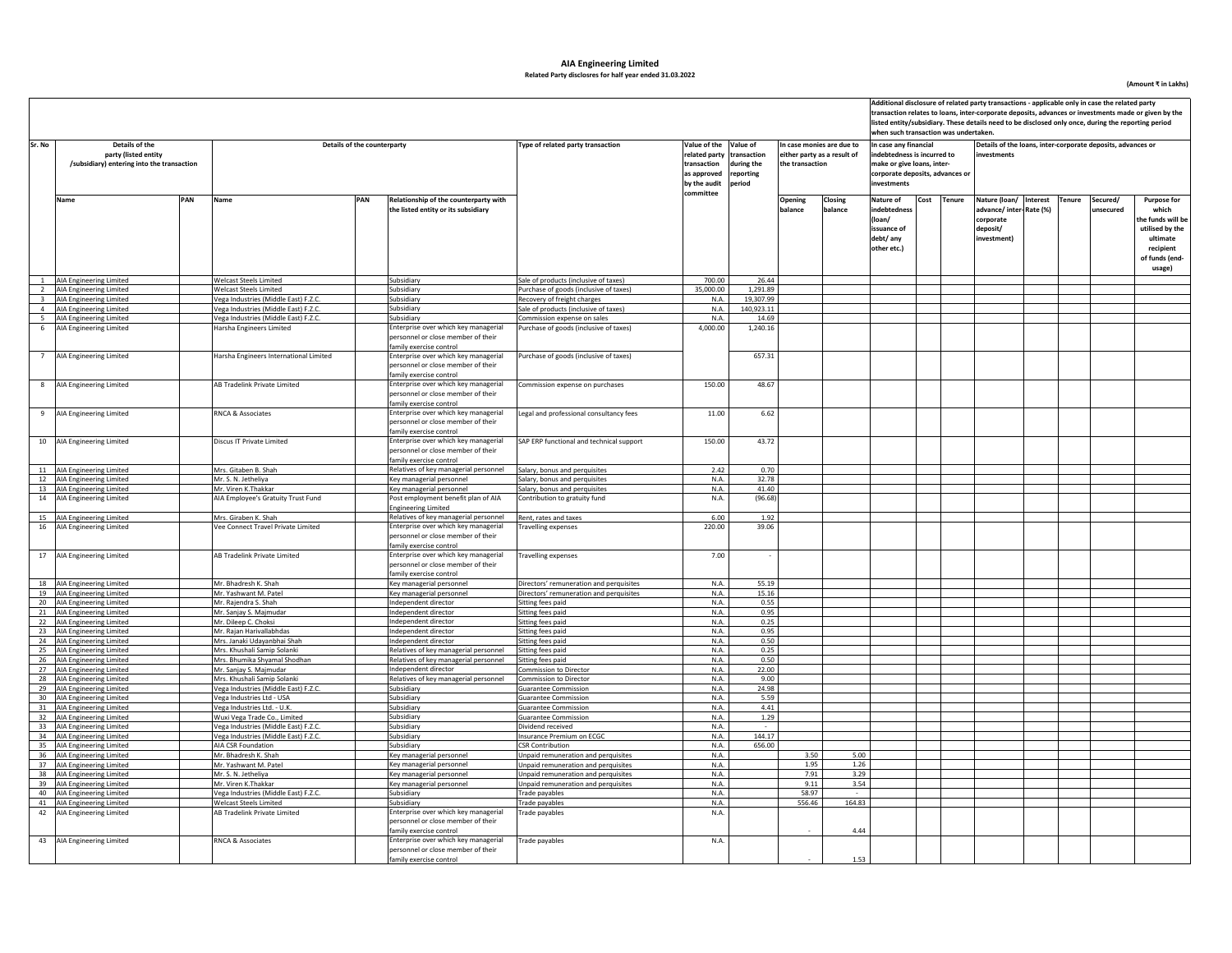### **AIA Engineering Limited Related Party disclosres for half year ended 31.03.2022**

**(Amount ₹ in Lakhs)**

|                                                                                                |                                                                                    |                                                                   |                                                                                                       |                                                                                |                                                                                                                    |                           |                                                                             |                      |                                                                               | Additional disclosure of related party transactions - applicable only in case the related party<br>ransaction relates to loans, inter-corporate deposits, advances or investments made or given by the<br>listed entity/subsidiary. These details need to be disclosed only once, during the reporting period<br>when such transaction was undertaken.<br>In case any financial |                                                                                         |  |        |                       |                                                                                                                          |  |
|------------------------------------------------------------------------------------------------|------------------------------------------------------------------------------------|-------------------------------------------------------------------|-------------------------------------------------------------------------------------------------------|--------------------------------------------------------------------------------|--------------------------------------------------------------------------------------------------------------------|---------------------------|-----------------------------------------------------------------------------|----------------------|-------------------------------------------------------------------------------|---------------------------------------------------------------------------------------------------------------------------------------------------------------------------------------------------------------------------------------------------------------------------------------------------------------------------------------------------------------------------------|-----------------------------------------------------------------------------------------|--|--------|-----------------------|--------------------------------------------------------------------------------------------------------------------------|--|
| Details of the<br>Sr. No<br>party (listed entity<br>/subsidiary) entering into the transaction |                                                                                    | Details of the counterparty                                       |                                                                                                       | Type of related party transaction                                              | Value of the Value of<br>related party<br>transaction<br>as approved reporting<br>by the audit period<br>committee | transaction<br>during the | In case monies are due to<br>either party as a result of<br>the transaction |                      | ndebtedness is incurred to<br>nake or give loans, inter<br>investments        | corporate deposits, advances or                                                                                                                                                                                                                                                                                                                                                 | Details of the loans, inter-corporate deposits, advances or<br>investments              |  |        |                       |                                                                                                                          |  |
|                                                                                                | PAN<br>Name                                                                        | Name                                                              | PAN<br>Relationship of the counterparty with<br>the listed entity or its subsidiary                   |                                                                                |                                                                                                                    |                           | Opening<br>balance                                                          | Closing<br>halance   | Nature of<br>indebtednes<br>(loan/<br>issuance of<br>debt/ any<br>other etc.) | Cost Tenure                                                                                                                                                                                                                                                                                                                                                                     | Nature (loan/ Interest<br>advance/inter-Rate (%)<br>corporate<br>deposit/<br>investment |  | Tenure | Secured/<br>unsecured | <b>Purpose for</b><br>which<br>the funds will be<br>utilised by the<br>ultimate<br>recipient<br>of funds (end-<br>usage) |  |
|                                                                                                | 44 AIA Engineering Limited                                                         | Harsha Engineers Limited                                          | Enterprise over which key managerial<br>personnel or close member of their<br>family exercise control | Trade payables                                                                 | N.A.                                                                                                               |                           | 200.14                                                                      |                      |                                                                               |                                                                                                                                                                                                                                                                                                                                                                                 |                                                                                         |  |        |                       |                                                                                                                          |  |
|                                                                                                | 45 AIA Engineering Limited                                                         | Harsha Engineers International Limited                            | Enterprise over which key managerial<br>personnel or close member of their                            | Trade payables                                                                 | N.A.                                                                                                               |                           |                                                                             | 190.39               |                                                                               |                                                                                                                                                                                                                                                                                                                                                                                 |                                                                                         |  |        |                       |                                                                                                                          |  |
|                                                                                                |                                                                                    |                                                                   | family exercise control                                                                               |                                                                                |                                                                                                                    |                           |                                                                             |                      |                                                                               |                                                                                                                                                                                                                                                                                                                                                                                 |                                                                                         |  |        |                       |                                                                                                                          |  |
|                                                                                                | 46 AIA Engineering Limited                                                         | Mrs. Giraben K. Shah                                              | Relatives of key managerial personnel                                                                 | Trade payables                                                                 | N.A.                                                                                                               |                           | 0.29<br>0.33                                                                | 0.29<br>0.09         |                                                                               |                                                                                                                                                                                                                                                                                                                                                                                 |                                                                                         |  |        |                       |                                                                                                                          |  |
|                                                                                                | 47 AIA Engineering Limited                                                         | Mrs. Gitaben B. Shah<br>Mr. Sanjay S. Majmudar                    | Relatives of key managerial personnel<br>Independent director                                         | Unpaid Salary, bonus and perquisites                                           | N.A.<br>N.A.                                                                                                       |                           |                                                                             | 19.80                |                                                                               |                                                                                                                                                                                                                                                                                                                                                                                 |                                                                                         |  |        |                       |                                                                                                                          |  |
|                                                                                                | 48 AIA Engineering Limited<br>49 AIA Engineering Limited                           | AIA Employee's Gratuity Trust Fund                                | Post employment benefit plan of AIA<br><b>Engineering Limited</b>                                     | Commission to Director (Unpaid)<br>Post employment benefit plan of the Company | N.A.                                                                                                               |                           | $\sim$<br>148.67                                                            | 133.46               |                                                                               |                                                                                                                                                                                                                                                                                                                                                                                 |                                                                                         |  |        |                       |                                                                                                                          |  |
|                                                                                                | 50 AIA Engineering Limited                                                         | Vee Connect Travel Private Limited                                | Enterprise over which key managerial<br>personnel or close member of their<br>family exercise control | Advances given                                                                 | N.A.                                                                                                               |                           | 8.60                                                                        | 4.03                 |                                                                               |                                                                                                                                                                                                                                                                                                                                                                                 |                                                                                         |  |        |                       |                                                                                                                          |  |
|                                                                                                | 51 AIA Engineering Limited                                                         | Vega Industries (Middle East) F.Z.C.                              | Subsidiary                                                                                            | Trade receivables                                                              | N.A.                                                                                                               |                           | 77,248.79                                                                   | 114,096.50           |                                                                               |                                                                                                                                                                                                                                                                                                                                                                                 |                                                                                         |  |        |                       |                                                                                                                          |  |
|                                                                                                | 52 AIA Engineering Limited                                                         | Wuxi Vega Trade Co., Limited                                      | Subsidiary                                                                                            | Trade receivables                                                              | N.A.                                                                                                               |                           |                                                                             | 1.61                 |                                                                               |                                                                                                                                                                                                                                                                                                                                                                                 |                                                                                         |  |        |                       |                                                                                                                          |  |
|                                                                                                | 53 AIA Engineering Limited                                                         | Vega Industries Ltd. - U.K.                                       | Subsidiary                                                                                            | Trade receivables                                                              | N.A.                                                                                                               |                           |                                                                             | 4.73                 |                                                                               |                                                                                                                                                                                                                                                                                                                                                                                 |                                                                                         |  |        |                       |                                                                                                                          |  |
|                                                                                                | 54 AIA Engineering Limited                                                         | Vega Industries Ltd - USA                                         | Subsidiary                                                                                            | Trade receivables                                                              | N.A.                                                                                                               |                           | $\sim$                                                                      | 5.69                 |                                                                               |                                                                                                                                                                                                                                                                                                                                                                                 |                                                                                         |  |        |                       |                                                                                                                          |  |
|                                                                                                | 55 AIA Engineering Limited                                                         | Vega Industries (Middle East) F.Z.C.                              | Subsidiary                                                                                            | Contractually Reimbursable Expenses                                            | N.A.                                                                                                               |                           |                                                                             | 2,284.94             |                                                                               |                                                                                                                                                                                                                                                                                                                                                                                 |                                                                                         |  |        |                       |                                                                                                                          |  |
|                                                                                                | 56 AIA Engineering Limited                                                         | Vega Industries (Middle East) F.Z.C.                              | Subsidiary                                                                                            | <b>Bank guarantees</b>                                                         | N.A.                                                                                                               |                           |                                                                             | 1.518.00             |                                                                               |                                                                                                                                                                                                                                                                                                                                                                                 |                                                                                         |  |        |                       |                                                                                                                          |  |
|                                                                                                | 57 AIA Engineering Limited                                                         | Vega Industries Ltd - USA                                         | Subsidiary                                                                                            | <b>Bank guarantees</b>                                                         | N.A.                                                                                                               |                           | $\sim$                                                                      | 227.70               |                                                                               |                                                                                                                                                                                                                                                                                                                                                                                 |                                                                                         |  |        |                       |                                                                                                                          |  |
|                                                                                                | 58 Vega Industries (Middle East) F.Z.C.                                            | AIA Ghana Ltd                                                     | Subsidiary                                                                                            | Sale of products (inclusive of taxes)                                          |                                                                                                                    | 14,675.96                 |                                                                             |                      |                                                                               |                                                                                                                                                                                                                                                                                                                                                                                 |                                                                                         |  |        |                       |                                                                                                                          |  |
|                                                                                                | 59 Vega Industries (Middle East) F.Z.C.                                            | PT Vega Industries Indonesia                                      | Subsidiary<br>Subsidiary                                                                              | Sale of products (inclusive of taxes)<br>Sale of products (inclusive of taxes) |                                                                                                                    | 3,412.77<br>25,853.95     |                                                                             |                      |                                                                               |                                                                                                                                                                                                                                                                                                                                                                                 |                                                                                         |  |        |                       |                                                                                                                          |  |
|                                                                                                | 60 Vega Industries (Middle East) F.Z.C.                                            | Vega Industries Australia PTY. Ltd                                | Subsidiary                                                                                            |                                                                                |                                                                                                                    | 4,167.47                  |                                                                             |                      |                                                                               |                                                                                                                                                                                                                                                                                                                                                                                 |                                                                                         |  |        |                       |                                                                                                                          |  |
|                                                                                                | 61 Vega Industries (Middle East) F.Z.C<br>62 Vega Industries (Middle East) F.Z.C.  | Vega Industries Chile SPA<br>Vega Industries Ltd. - U.K           | Subsidiary                                                                                            | Sale of products (inclusive of taxes)<br>Sale of products (inclusive of taxes) |                                                                                                                    | 4,372.91                  |                                                                             |                      |                                                                               |                                                                                                                                                                                                                                                                                                                                                                                 |                                                                                         |  |        |                       |                                                                                                                          |  |
|                                                                                                | 63 Vega Industries (Middle East) F.Z.C.                                            | /ega Industries Ltd - USA                                         | Subsidiary                                                                                            | Sale of products (inclusive of taxes)                                          |                                                                                                                    | 31,957.67                 |                                                                             |                      |                                                                               |                                                                                                                                                                                                                                                                                                                                                                                 |                                                                                         |  |        |                       |                                                                                                                          |  |
|                                                                                                | 64 Vega Industries (Middle East) F.Z.C                                             | /ega Steel Industries (RSA)(PTY) Ltd.                             | Subsidiary                                                                                            | Sale of products (inclusive of taxes)                                          |                                                                                                                    | 1,813.07                  |                                                                             |                      |                                                                               |                                                                                                                                                                                                                                                                                                                                                                                 |                                                                                         |  |        |                       |                                                                                                                          |  |
|                                                                                                | 65 Vega Industries (Middle East) F.Z.C.                                            | Nuxi Vega Trade Co., Limited                                      | Subsidiary                                                                                            | Sale of products (inclusive of taxes)                                          |                                                                                                                    | 1,684.34                  |                                                                             |                      |                                                                               |                                                                                                                                                                                                                                                                                                                                                                                 |                                                                                         |  |        |                       |                                                                                                                          |  |
|                                                                                                | 66 Vega Industries (Middle East) F.Z.C.                                            | /ega Industries Ltd. - U.K.                                       | Subsidiary                                                                                            | Purchase of goods (inclusive of taxes)                                         |                                                                                                                    | 119.25                    |                                                                             |                      |                                                                               |                                                                                                                                                                                                                                                                                                                                                                                 |                                                                                         |  |        |                       |                                                                                                                          |  |
|                                                                                                | 67 Vega Industries (Middle East) F.Z.C                                             | /ega Industries Australia PTY. Ltd                                | Subsidiary                                                                                            | Purchase of goods (inclusive of taxes)                                         |                                                                                                                    | 246.05                    |                                                                             |                      |                                                                               |                                                                                                                                                                                                                                                                                                                                                                                 |                                                                                         |  |        |                       |                                                                                                                          |  |
|                                                                                                | 68 Vega Industries (Middle East) F.Z.C.                                            | /ega Industries Ltd. - U.K                                        | Subsidiary                                                                                            | Management Fee                                                                 |                                                                                                                    | 122.03                    |                                                                             |                      |                                                                               |                                                                                                                                                                                                                                                                                                                                                                                 |                                                                                         |  |        |                       |                                                                                                                          |  |
|                                                                                                | 69 Vega Industries (Middle East) F.Z.C.                                            | Vega Industries Australia PTY. Ltd                                | Subsidiary                                                                                            | Management Fee                                                                 |                                                                                                                    | 130.39                    |                                                                             |                      |                                                                               |                                                                                                                                                                                                                                                                                                                                                                                 |                                                                                         |  |        |                       |                                                                                                                          |  |
|                                                                                                | 70 Vega Industries (Middle East) F.Z.C.                                            | Vega Steel Industries (RSA)(PTY) Ltd                              | Subsidiary<br>Subsidiary                                                                              | Management Fee                                                                 |                                                                                                                    | 73.56<br>65.57            |                                                                             |                      |                                                                               |                                                                                                                                                                                                                                                                                                                                                                                 |                                                                                         |  |        |                       |                                                                                                                          |  |
|                                                                                                | 71 Vega Industries (Middle East) F.Z.C<br>72 Vega Industries (Middle East) F.Z.C.  | Vega Industries Australia PTY. Ltd<br>Vega Industries Ltd. - U.K. | Subsidiary                                                                                            | Reimbursement of Expenses<br>Reimbursement of Expenses                         |                                                                                                                    | 25.98                     |                                                                             |                      |                                                                               |                                                                                                                                                                                                                                                                                                                                                                                 |                                                                                         |  |        |                       |                                                                                                                          |  |
|                                                                                                | 73 Vega Industries (Middle East) F.Z.C                                             | AIA Ghana Ltd                                                     | Subsidiary                                                                                            | <b>Reimbursement of Expenses</b>                                               |                                                                                                                    | 216.14                    |                                                                             |                      |                                                                               |                                                                                                                                                                                                                                                                                                                                                                                 |                                                                                         |  |        |                       |                                                                                                                          |  |
|                                                                                                | 74 Vega Industries (Middle East) F.Z.C                                             | Vega Steel Industries (RSA)(PTY) Ltd                              | Subsidiary                                                                                            | <b>Reimbursement of Expenses</b>                                               |                                                                                                                    | 195.20                    |                                                                             |                      |                                                                               |                                                                                                                                                                                                                                                                                                                                                                                 |                                                                                         |  |        |                       |                                                                                                                          |  |
|                                                                                                | 75 Vega Industries (Middle East) F.Z.C                                             | /ega Steel Industries (RSA)(PTY) Ltd.                             | Subsidiary                                                                                            | Dividend Income                                                                |                                                                                                                    | 41.14                     |                                                                             |                      |                                                                               |                                                                                                                                                                                                                                                                                                                                                                                 |                                                                                         |  |        |                       |                                                                                                                          |  |
|                                                                                                | 76 Vega Industries (Middle East) F.Z.C                                             | <b>NA Ghana Ltd</b>                                               | Subsidiary                                                                                            | Trade receivables                                                              |                                                                                                                    |                           | 10,055.95                                                                   | 14,512.07            |                                                                               |                                                                                                                                                                                                                                                                                                                                                                                 |                                                                                         |  |        |                       |                                                                                                                          |  |
|                                                                                                | 77 Vega Industries (Middle East) F.Z.C                                             | PT Vega Industries Indonesia                                      | Subsidiary                                                                                            | Trade receivables                                                              |                                                                                                                    |                           | 4,751.76                                                                    | 5,389.76             |                                                                               |                                                                                                                                                                                                                                                                                                                                                                                 |                                                                                         |  |        |                       |                                                                                                                          |  |
|                                                                                                | 78 Vega Industries (Middle East) F.Z.C.                                            | /ega Industries Australia PTY. Ltd                                | Subsidiary                                                                                            | Trade receivables                                                              |                                                                                                                    |                           | 13,841.50                                                                   | 25.506.32            |                                                                               |                                                                                                                                                                                                                                                                                                                                                                                 |                                                                                         |  |        |                       |                                                                                                                          |  |
|                                                                                                | 79 Vega Industries (Middle East) F.Z.C.                                            | Vega Industries Chile SPA                                         | Subsidiary<br>Subsidiary                                                                              | Trade receivables                                                              |                                                                                                                    |                           | 3,109.66<br>3,889.65                                                        | 4,528.89<br>1,771.20 |                                                                               |                                                                                                                                                                                                                                                                                                                                                                                 |                                                                                         |  |        |                       |                                                                                                                          |  |
|                                                                                                | 80 Vega Industries (Middle East) F.Z.C<br>81 Vega Industries (Middle East) F.Z.C.  | Vega Industries Ltd. - U.K<br>/ega Industries Ltd - USA           | Subsidiary                                                                                            | Trade receivables<br>Trade receivables                                         |                                                                                                                    |                           | 25.778.44                                                                   | 39.262.31            |                                                                               |                                                                                                                                                                                                                                                                                                                                                                                 |                                                                                         |  |        |                       |                                                                                                                          |  |
|                                                                                                | 82 Vega Industries (Middle East) F.Z.C.                                            | Vega Steel Industries (RSA)(PTY) Ltd.                             | Subsidiary                                                                                            | Trade receivables                                                              |                                                                                                                    |                           | 2,362.23                                                                    | 1.464.59             |                                                                               |                                                                                                                                                                                                                                                                                                                                                                                 |                                                                                         |  |        |                       |                                                                                                                          |  |
|                                                                                                | 83 Vega Industries (Middle East) F.Z.C.                                            | Wuxi Vega Trade Co., Limited                                      | Subsidiary                                                                                            | Trade receivables                                                              |                                                                                                                    |                           | 1,634.18                                                                    | 1,216.83             |                                                                               |                                                                                                                                                                                                                                                                                                                                                                                 |                                                                                         |  |        |                       |                                                                                                                          |  |
|                                                                                                | 84 Vega Industries (Middle East) F.Z.C.                                            | Vega Industries Ltd. - U.K.                                       | Subsidiary                                                                                            | Trade payables                                                                 |                                                                                                                    |                           | 531.10                                                                      | 569.51               |                                                                               |                                                                                                                                                                                                                                                                                                                                                                                 |                                                                                         |  |        |                       |                                                                                                                          |  |
|                                                                                                | 85 Vega Industries (Middle East) F.Z.C.                                            | /ega Industries Australia PTY. Ltd                                | Subsidiarv                                                                                            | Trade payables                                                                 |                                                                                                                    |                           | 216.10                                                                      | 266.35               |                                                                               |                                                                                                                                                                                                                                                                                                                                                                                 |                                                                                         |  |        |                       |                                                                                                                          |  |
|                                                                                                | 86 Vega Industries (Middle East) F.Z.C.                                            | Vega Steel Industries (RSA)(PTY) Ltd.                             | Subsidiary                                                                                            | Other Payables                                                                 |                                                                                                                    |                           | 441.19                                                                      |                      |                                                                               |                                                                                                                                                                                                                                                                                                                                                                                 |                                                                                         |  |        |                       |                                                                                                                          |  |
|                                                                                                | 87 Vega Industries (Middle East) F.Z.C.                                            | Vega Steel Industries (RSA)(PTY) Ltd.                             | Subsidiary                                                                                            | Other Receivable                                                               |                                                                                                                    |                           |                                                                             | 274.09               |                                                                               |                                                                                                                                                                                                                                                                                                                                                                                 |                                                                                         |  |        |                       |                                                                                                                          |  |
|                                                                                                | 88 Vega Industries (Middle East) F.Z.C.                                            | /ega Industries Ltd. - U.K.                                       | Subsidiary                                                                                            | Loans and Advances                                                             |                                                                                                                    |                           | 1,010.98                                                                    | 798.11               |                                                                               |                                                                                                                                                                                                                                                                                                                                                                                 |                                                                                         |  |        |                       |                                                                                                                          |  |
|                                                                                                | 89 Vega Industries (Middle East) F.Z.C                                             | Wuxi Vega Trade Co., Limited                                      | Subsidiary                                                                                            | Loans and Advances                                                             |                                                                                                                    |                           | 93.07                                                                       | 72.45                |                                                                               |                                                                                                                                                                                                                                                                                                                                                                                 |                                                                                         |  |        |                       |                                                                                                                          |  |
|                                                                                                | 90 Vega Industries (Middle East) F.Z.C.<br>91 Vega Industries (Middle East) F.Z.C. | AIA Ghana Ltd<br>/ega Industries Australia PTY. Ltd               | Subsidiary<br>Subsidiary                                                                              | Other Payables<br>Other Payables                                               |                                                                                                                    |                           | $\sim$<br>43.39                                                             | 220.18               |                                                                               |                                                                                                                                                                                                                                                                                                                                                                                 |                                                                                         |  |        |                       |                                                                                                                          |  |
|                                                                                                | 92 Vega Industries (Middle East) F.Z.C.                                            | Vega Industries Australia PTY. Ltd                                | Subsidiary                                                                                            | Other Receivable                                                               |                                                                                                                    |                           |                                                                             | 144.03               |                                                                               |                                                                                                                                                                                                                                                                                                                                                                                 |                                                                                         |  |        |                       |                                                                                                                          |  |
|                                                                                                | 93 Vega Industries (Middle East) F.Z.C.                                            | /ega Industries Chile SPA                                         | Subsidiary                                                                                            | <b>Other Receivable</b>                                                        |                                                                                                                    |                           | 71.60                                                                       |                      |                                                                               |                                                                                                                                                                                                                                                                                                                                                                                 |                                                                                         |  |        |                       |                                                                                                                          |  |
|                                                                                                | 94 Vega Industries (Middle East) F.Z.C.                                            | PT Vega Industries Indonesia                                      | Subsidiary                                                                                            | Loans and Advances                                                             |                                                                                                                    |                           | 334.08                                                                      | 114.09               |                                                                               |                                                                                                                                                                                                                                                                                                                                                                                 |                                                                                         |  |        |                       |                                                                                                                          |  |
|                                                                                                | 95 Vega Industries (Middle East) F.Z.C.                                            | Mr. Paryank R. Shah                                               | Key managerial personnel                                                                              | Directors' remuneration and perquisites                                        |                                                                                                                    | 120.33                    |                                                                             |                      |                                                                               |                                                                                                                                                                                                                                                                                                                                                                                 |                                                                                         |  |        |                       |                                                                                                                          |  |
|                                                                                                | 96 Vega Industries (Middle East) F.Z.C.                                            | Mr. R. A. Gilani                                                  | Key managerial personnel                                                                              | Directors' remuneration and perquisites                                        |                                                                                                                    | 31.07                     |                                                                             |                      |                                                                               |                                                                                                                                                                                                                                                                                                                                                                                 |                                                                                         |  |        |                       |                                                                                                                          |  |
|                                                                                                | 97 Vega Industries (Middle East) F.Z.C.                                            | Mr. Himanshu K. Patel                                             | Key managerial personnel                                                                              | Directors' remuneration and perquisites                                        |                                                                                                                    | 44.57                     |                                                                             |                      |                                                                               |                                                                                                                                                                                                                                                                                                                                                                                 |                                                                                         |  |        |                       |                                                                                                                          |  |
|                                                                                                | 98 Vega Industries (Middle East) F.Z.C                                             | Mr. Jerry Andersson                                               | Key managerial personnel                                                                              | Directors' remuneration and perquisites                                        |                                                                                                                    | 39.40                     |                                                                             |                      |                                                                               |                                                                                                                                                                                                                                                                                                                                                                                 |                                                                                         |  |        |                       |                                                                                                                          |  |